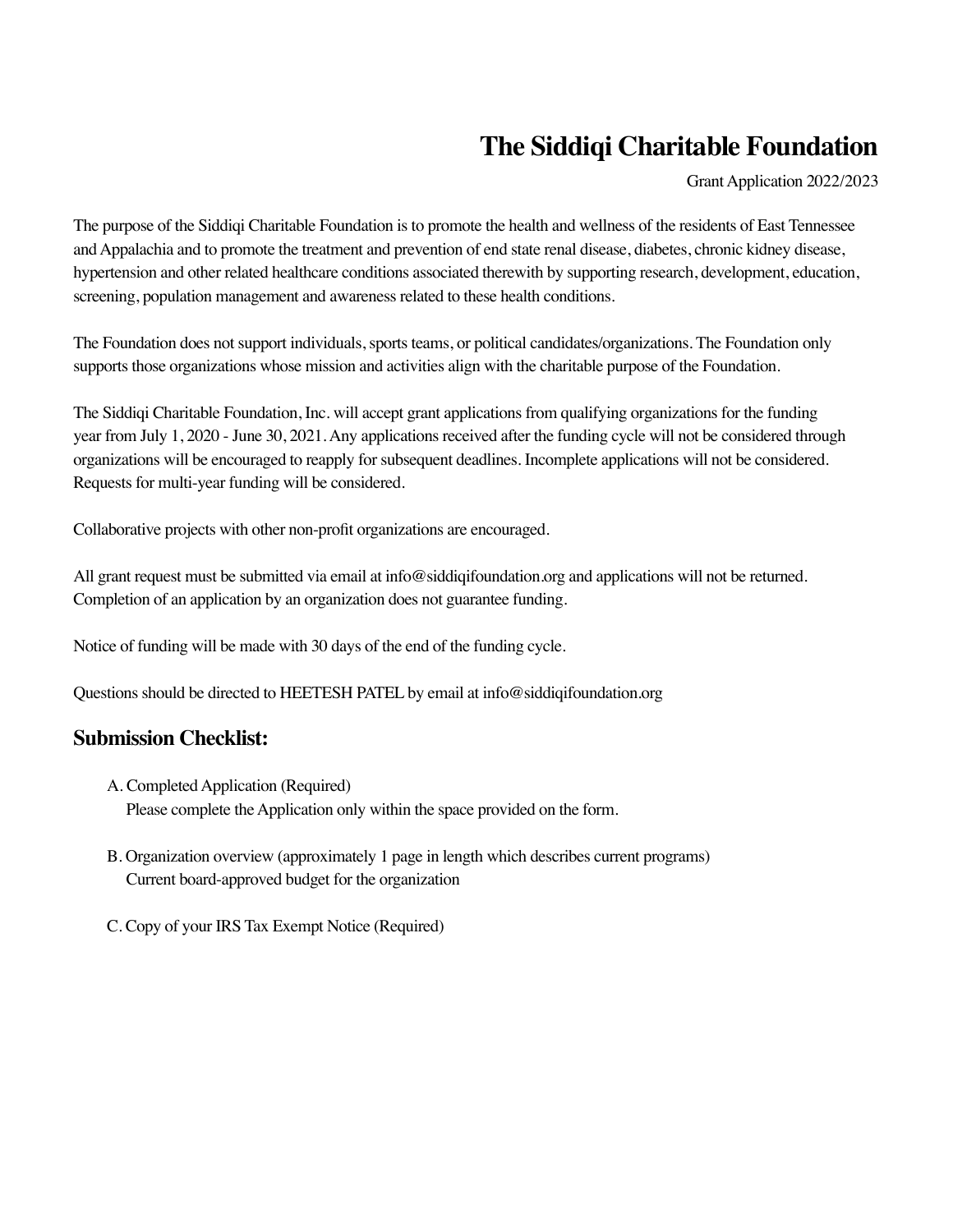## **The Siddiqi Charitable Foundation Grant Application - 2022**

| Organization Name |               |  |
|-------------------|---------------|--|
| Address:          |               |  |
| City:             | ZIP.          |  |
| Contact Person:   | Phone Number: |  |
| Email Address:    | Second Phone: |  |
|                   |               |  |

Mission Statement of the Organization:

Please Attach a brief statement about how the mission of your organization supports the charitable purpose of the Siddiqi Charitable Foundation.

What are you requesting funding for (project description)?

How does the project support the purpose of the Siddiqi Charitable Foundation?

What is the amount of funding needed?

| Is this a multi-year request?? |  |
|--------------------------------|--|
|--------------------------------|--|

\_\_\_\_\_\_\_\_\_\_\_\_\_\_\_\_\_\_\_\_\_\_\_\_\_\_\_\_\_\_\_\_\_\_\_\_\_\_\_\_\_\_\_\_\_\_\_\_\_\_

Does this project have a funding deadline, and if so, when? \_\_\_\_\_\_\_\_\_ \_\_\_\_\_\_\_\_\_\_\_\_\_\_\_\_\_\_\_\_\_\_\_\_\_\_\_

Who will benefit from this funding?

How will success be measured from this program?

Does this program lend itself to partnerships with another nonprofit organization?